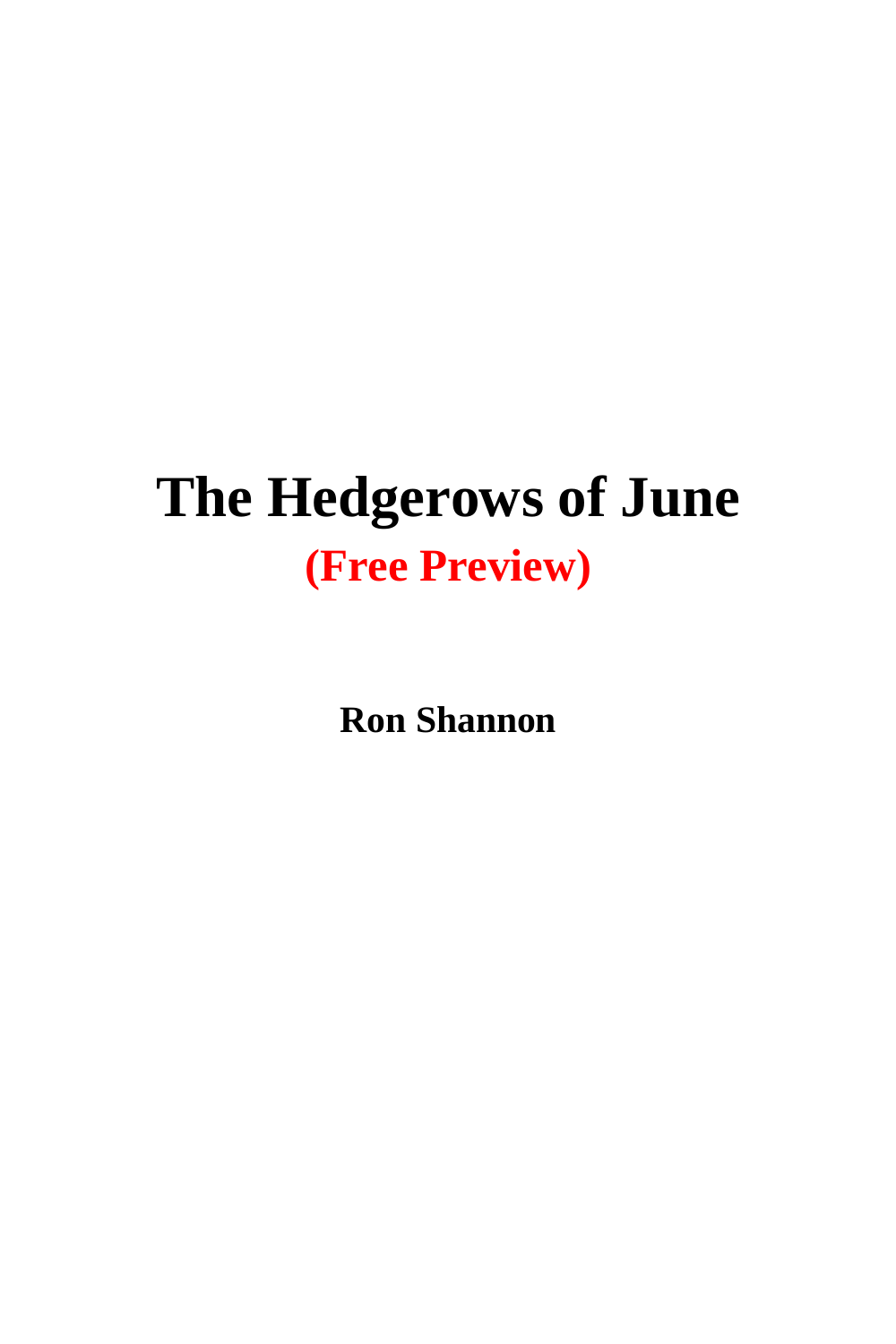This is a work of fiction. All names, characters, places, and events are the work of the author's imagination. Any resemblance to real person, places, or events is coincidental.

The Hedgerows of June

Copyright © Ron Shannon 2014

Publisher: Imzadi Publishing LLC

ImzadiPublishing.com

All rights reserved. No part of this book may be reproduced or transmitted in any form or by any means, electronic or mechanical, including photocopying, recording, without permission in writing from the author.

Scanning, uploading, and distribution of this book via the Internet or by any other means without permission are illegal and punishable by law.

Cover Art: Anita Dugan-Moore

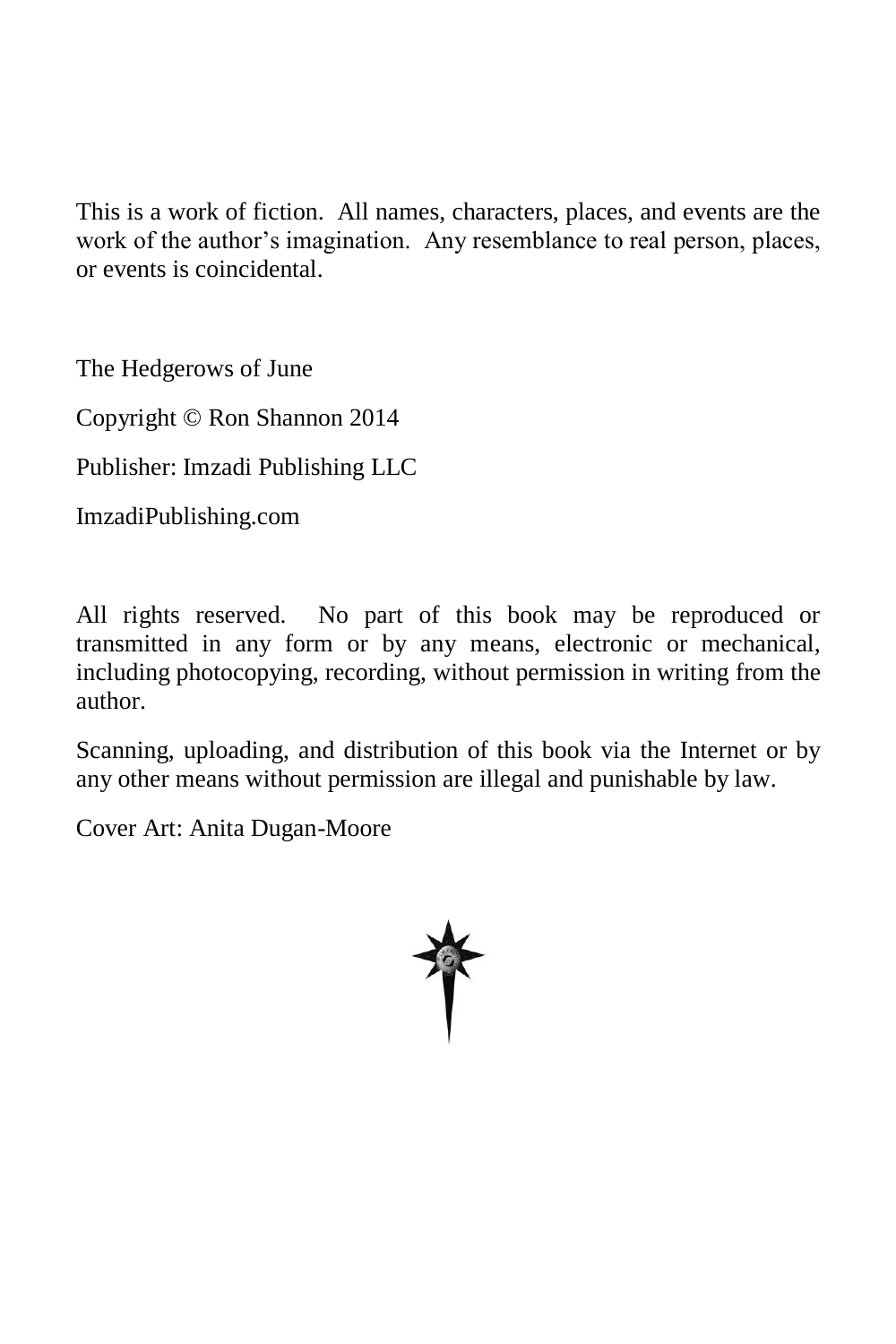## **Chapter 1**

## *France. Late June 1944*

Chris Weymouth sat in a small French café and listened to the two Nazi soldiers at the table not more than ten feet away. With soft prayerlike voices they talked about going home, eyes cast downward, hands folded in front of them. Chris thought they might be deserters or maybe they weren't Nazis at all. Maybe they were captured Russians or other unlucky Europeans forced to fight for the Germans. But they spoke the German vernacular of city schoolboys, probably Berlin. No, they were Nazis all right, definitely Germans, and no matter why they were in that café at that moment their presence gave Chris an ominous chill.

A single streak of afternoon sunlight came through the front window and landed across an empty table. The room had the overhanging scent of old wine and baked bread. Chris watched the proprietor go about his duties, arranging the half dozen tables, relocating the mismatched chairs, and gently sweeping up the wooden floor. The man wore an apron, tattered with age, but surprisingly clean. Two opened bottles of wine, their corks resting at opposing angles, sat on the countertop.

Chris worried about the time. Although he hadn't checked his watch he knew it had to be close to 2:00. The Resistance operative was due any minute. A face-to-face meeting came with incalculable danger, something no one ever did, but the two German soldiers made this encounter closer to suicide. For the fifth time that day he thought about the accuracy of his orders, but he had checked the code too many times for any of it to be a mistake, at least not on his end.

Something had to be done.

The sound of his coins hitting the table and the wave of his hand caught the proprietor's attention. "Philippe, good-bye, my friend," he said in French. The two soldiers glanced up and then looked away, avoiding eye contact.

Outside, bright sunshine reflected off the grey stone buildings. Except for the sound of a sparrow calling from the rooftops the street had a thoughtful serenity. A nun came out of the narrow passageway that separated the café from the adjacent church. She walked with a quick,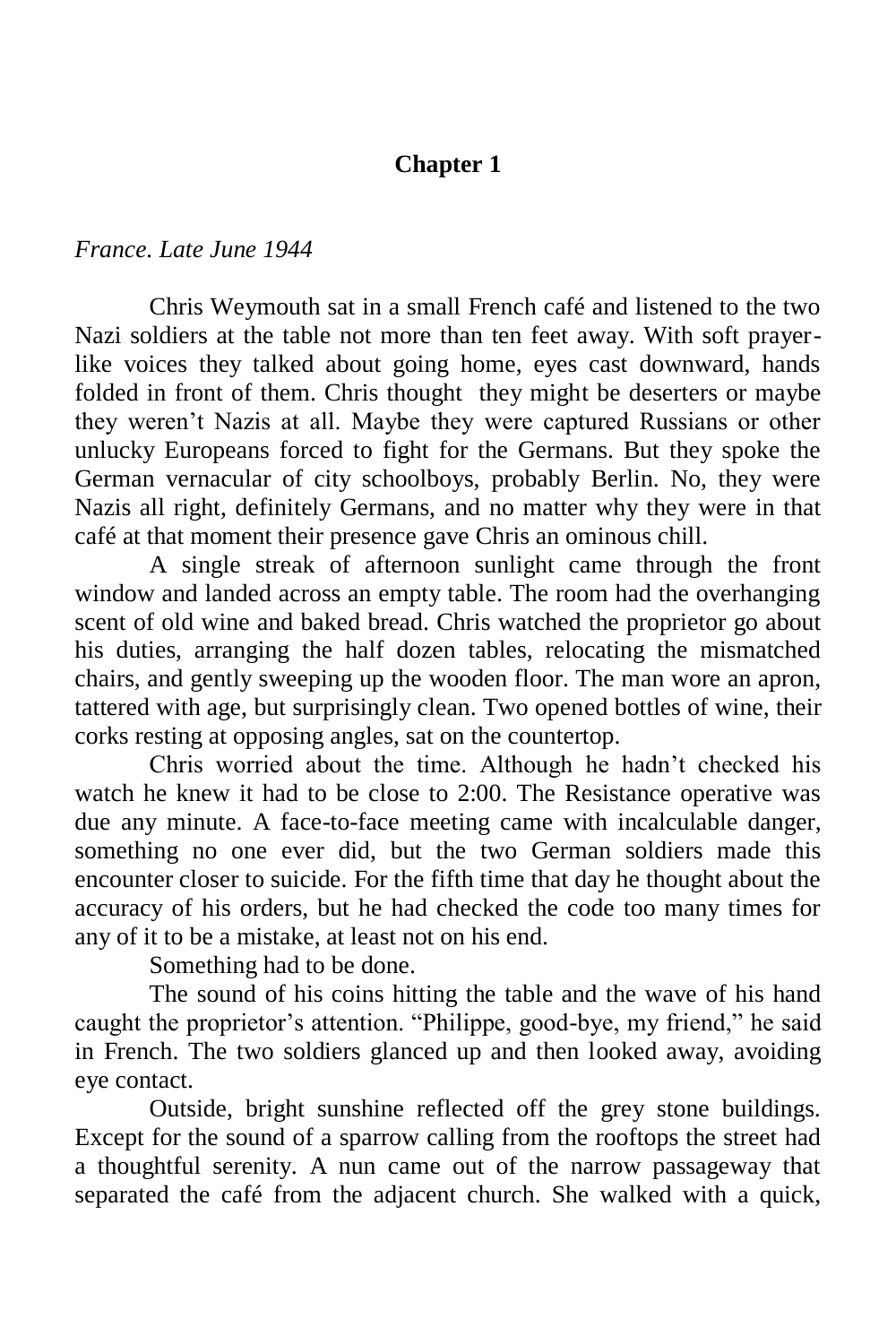young gait, her head down. The crucifix she wore at her side swayed across her hip like a pendulum.

"Sister," Chris said, again in French.

"Today is a day for rainbows," she said. Her French had an American accent; he pinpointed her enunciation of "rainbows" to be Philadelphian. The sound delighted him. What she said surprised him.

He regained his composure. "Yes, but will it rain?" It was code;, silly, but necessary. Neither one looked at the other. Chris waited.

After a momentary pause she said, this time in American English "Around the corner there's an alley. I'll be there in five minutes. Please meet me<sup>"</sup>

She walked away before Chris had a chance to respond. He looked inside the café. The two Nazis hadn't moved. Obviously ignorant to what just happened out on the street.

The nun said around the corner, but which corner? He had lived in this village for the past six years. He thought he knew every passageway and every hiding place, but he couldn't remember an alley around the corner. Without waiting to catch his balance he headed off to his left and around the other side of the church. No alley, he had to go back. Chris choked on a deep breath and looked toward heaven.

"Damn it!"

Across the street and behind the houses he found what he thought could be the alley. He moved quietly into the darkness. The fecund smell of standing water and rotting refuse made him hide his face in the crook of his elbow.

"Christopher Weymouth?" The nun's voice came from the depth of the shadows.

"Sister?" Chris watched her face appear in a dim ray of light. It gave her smooth complexion a disturbing paleness that contrasted against the black and white of her habit. He slipped easily into his native English. "I am at an obvious disadvantage. You know my name, but I don't know yours."

"My name isn't important, but if you must know, I'm Sister Mary ."

She held out her hand, and Chris shook it the way he would shake the hand of any new acquaintance, but he tried to see if there was any indication of lies and intrigue in her face or eyes.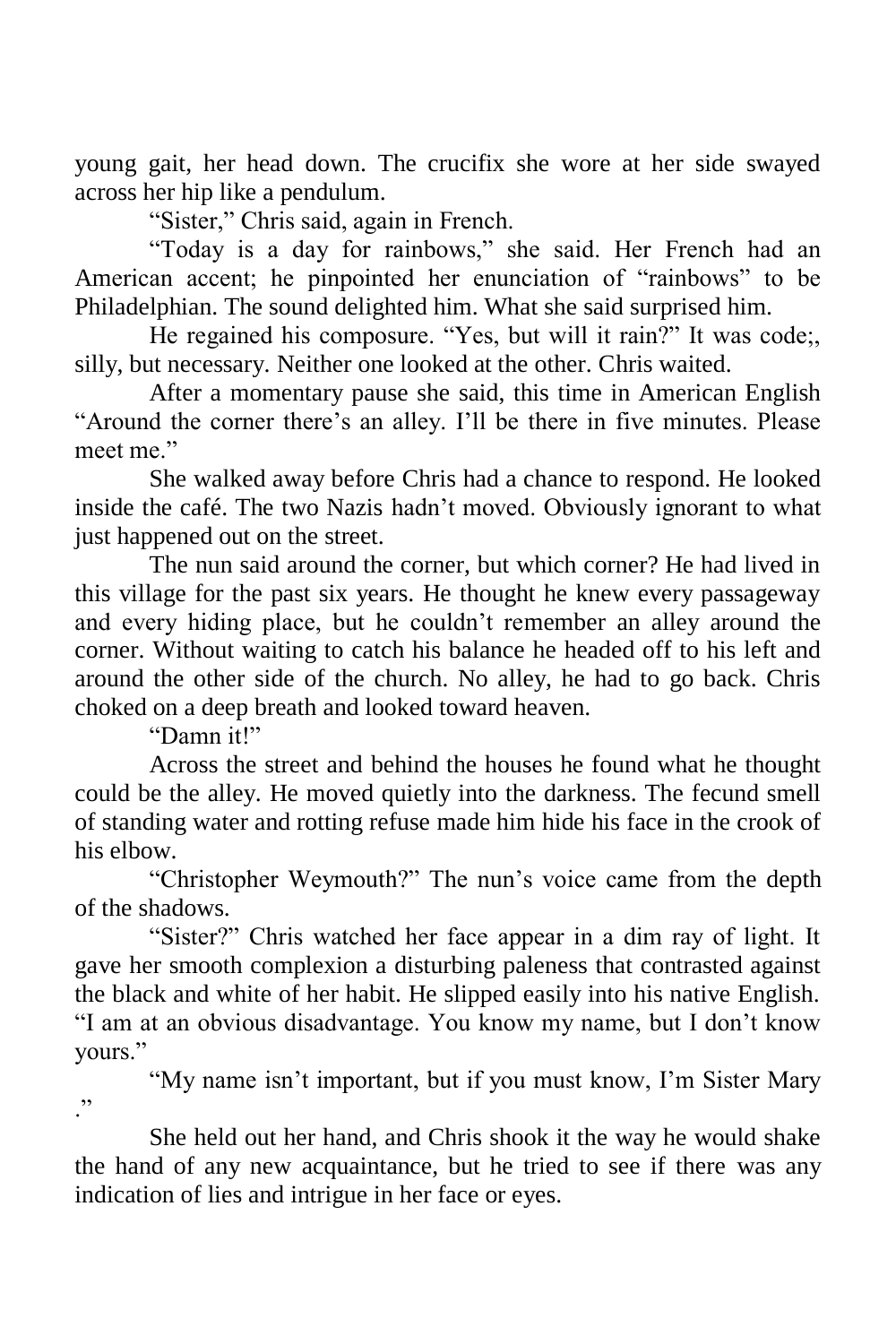"Sister Mary," Chris used her name in an effort to confirm the acquaintance. "Tell me, what could possibly be so important that we would take this kind of risk?" The wretched smell in the alley intensified. He had to breathe through the fabric of his sleeve.

"I don't know any more than you do. I've been asked to contact you and tell you that you are scheduled to leave." She turned her head toward the street and watched a couple walk into a nearby building. After they were out of sight, she faced him again. "I'm sorry about the smell. It was the only place I could think of after I saw those two in the café."

"Maybe that was for the best," Chris said. "But I still don't understand. I knew I'd be leaving soon. The invasion may not come here, but there will be no reason for me to stay if the Allies can break through."

"Indeed!" Sister Mary sounded surprised. "You know about the progress of the invasion?"

"Well enough. I can get coded messages on my receiver, but I can't transmit. The German command is too close. They'd have me . . . …" he stopped and looked at the nun standing in front him. Her youthful face, beautiful in the dim light, her accent, comforting and safe, could be a deception and he had fallen into the trap of complacency.

"I'm sorry, I didn't mean to be impolite," she said. "I've been told who you are and why you're the right person for this mission. You must prepare to leave. Go back to your apartment and destroy everything. Don't leave a trace"

"I know how to . . . …"

"Hush, please. I must tell you this without any mistakes. Do you know the small farm house just outside of town?" She moved in closer. "I'm talking about the one with that the old front porch." Her chin rose toward his.

"You mean the one made of wood not stone?"

She looked directly into his eyes. "Yes, it isn't made of stone."

"I know the place. The wood holding that porch up is rotting from neglect. I'm surprised it's still standing. It's about two kilometers east of here on the main road leaving town and heading into the bocage. An old farmer owns it. I can't think of his name. We've never met."

"His name is Jean-Claire. His son was a French hero. He will be missed." She touched her crucifix without saying anything. "Be there tomorrow morning, but first make sure you go back and destroy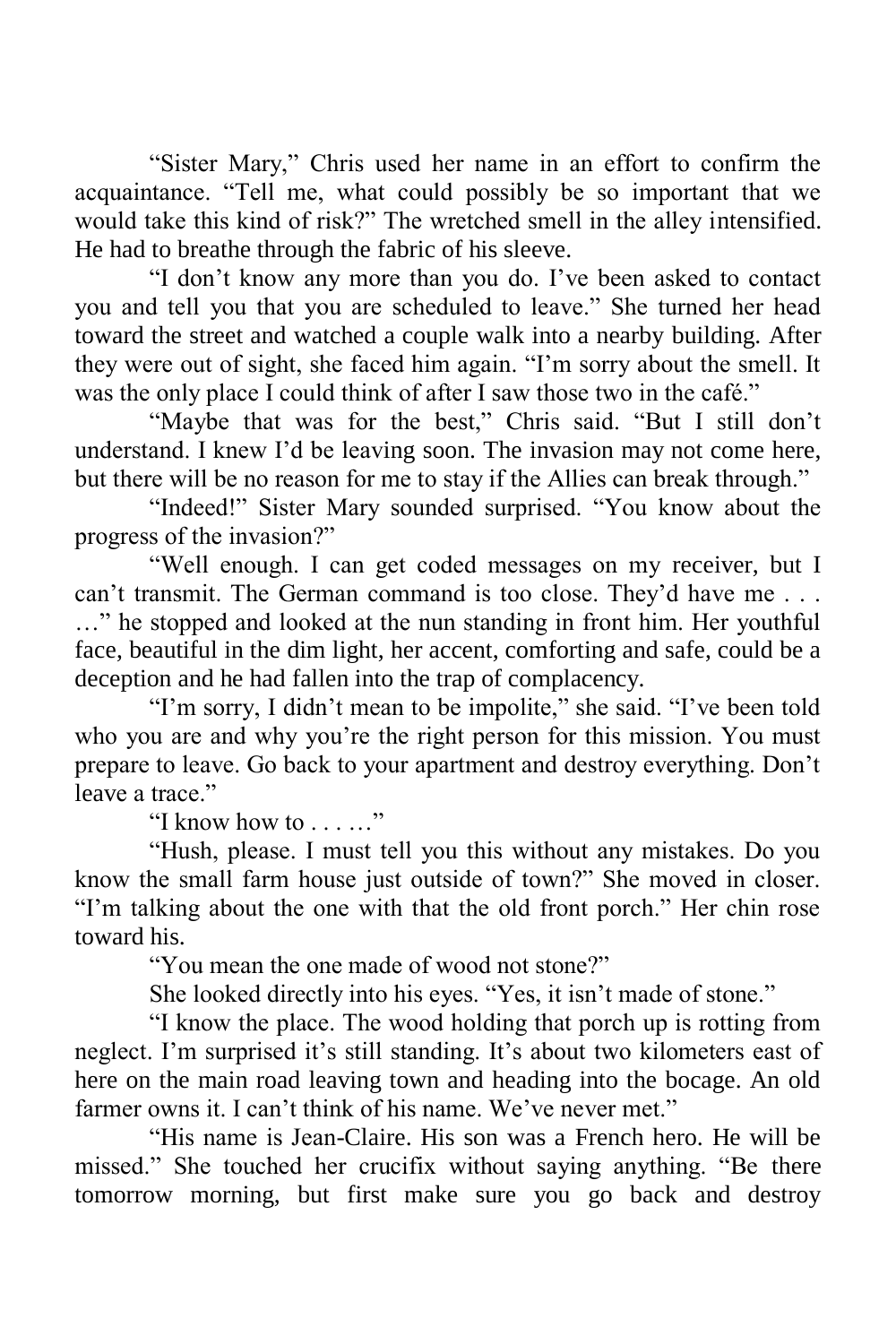everything. You can't leave a trace. The Germans might be desperate and are likely to do anything."

Chris remembered an incident, about three years ago, involving a French hero, something he did not want to remember. He tried to convince himself her reference to a hero was only a coincidence. "Sister," he said, shaking off the memory, "this could have been sent to me through code. I don't understand."

"I don't either. I'm just doing as I've been told."

"Where will you be? You're an American, aren't you?"

"I'm Catholic. I've got no other allegiance but to God and justice. Please go and may His love be with you." Once she made it to the street a ray of sun reflected off the stark white sections of her habit.

She walked back to the confines of the church. The bright sunshine made her squint. Its powerful rays scorched her face. Her habit lay heavy on her sweltering body. But what she thought about was his eyes. Christopher Weymouth had the most remarkable eyes. Dark, closer to black, surrounded by a milky white so unnatural, so exciting, she felt her breath skip every time she inhaled.

Like the Devil incarnate, she mused.

She reached for the church door, tried to laugh, to shrug off the vision, but her breath caught in her throat once again. Her eyes squeezed out a single tear. She dabbed it away with the back of her wrist.

Inside the church the air was motionless, but cooler. A faint echo persisted even after the slam of the door disappeared. Mary dipped the tips of her fingers in the holy water, knelt, made the sign of the cross, then walked down the aisle and sat in the middle of the second pew. She took one look toward the stained glass window and the light splintering into shards of orange and red before she lowered her head to think about the man she'd just met. She knew she shouldn't be thinking like this, about him, about the excited feeling she couldn't control raging inside of her. The crucifix at her side guided her. A candle flickered in the shadows.

Sliding to her knees she blessed herself again. With her eyes closed she brought her hands together. She began to pray.

"Ave Maria gratia plena . . . …"

She couldn't keep Christopher's image out of her mind. The memory of those remarkable eyes thrilled her even while she prayed.

"Benedicta tu in mulieribus . . . …"

She had to get the sound of his voice out of her mind.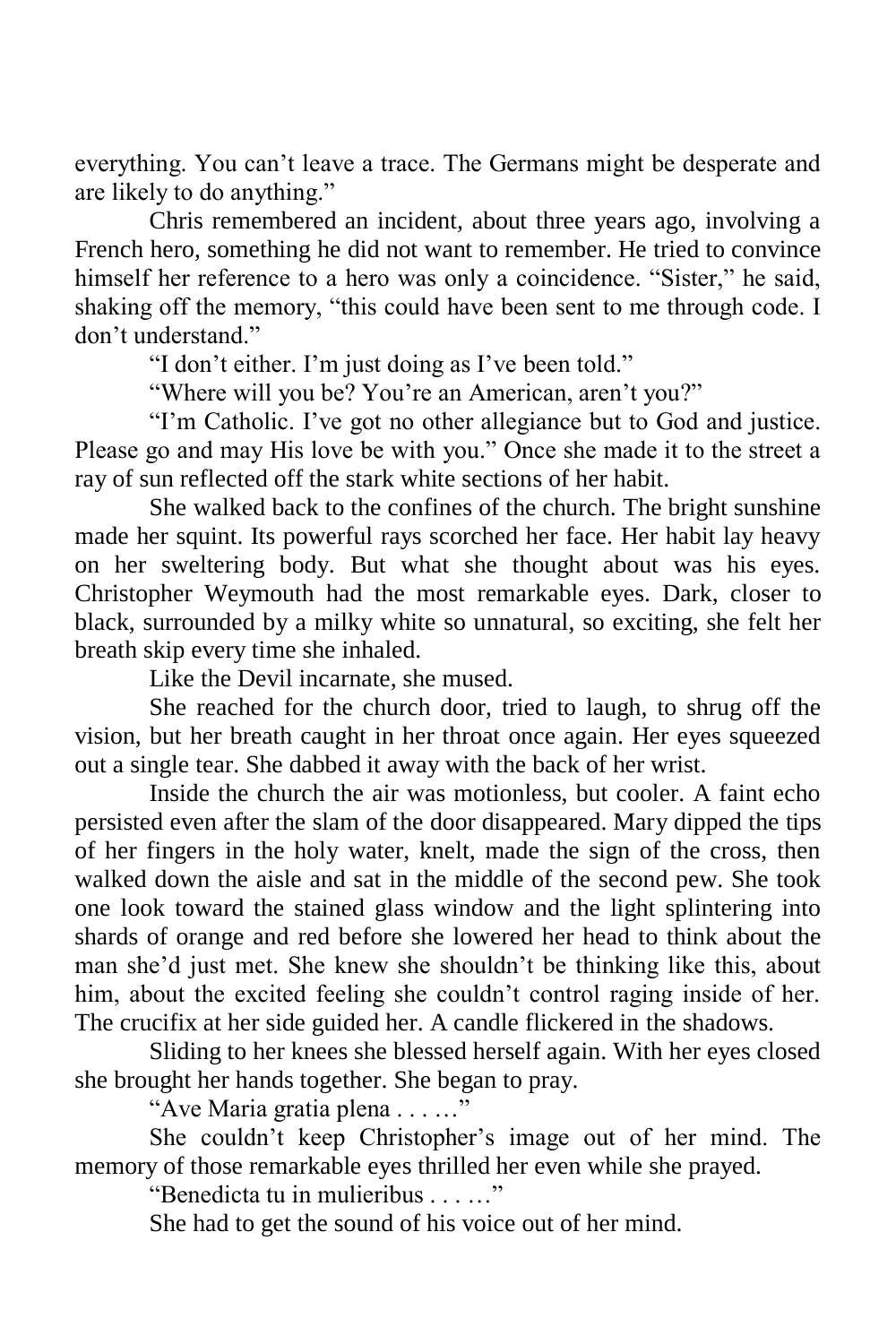"Sancta Maria, Mater Dei . . . …"

How long must she keep up this masquerade? How much longer could she pretend to be this nun, to be Sister Mary?

"Ora pro nobis peccatoribus, nunc, et in hora mortis nostrae. Amen<sup>"</sup>

She blessed herself once more and opened her eyes. A woman sat alone in a pew near the altar. Too far away to hear, but close enough to cause concern. Along the wall to her left were the dark curtains of the confessionals. Mary thought about the sins absolved in the darkness.

The door sent its echo through the church.

Father Augustine sat down, two pews in front of her, but a little closer to the aisle. The man she had trusted more than any other person in the world had grown old. His body had become frail, but his mind and courage had endured the horrors of war.

He rested his hands on his knees. His long, pale fingers contrasted against the crisp fabric of his black pants.

"You met him then."

Father Augustine's voice startled her. She fidgeted, tried to find a comfortable position for her aching knees.

"Yes."

"What did you think of my friend?"

"He's handsome." She quickly added, "I think he's trustworthy."

"Yes, he is."

Mary knew Father Augustine didn't approve of her meeting with Christopher. She resisted the urge to explain. He wouldn't expect an explanation. The pain in her knees got worse.

"I had to see him," she said.

Father Augustine dried his palms on his pants. "I had an unexpected visitor today. Someone I can't tell you about because, well, you understand."

"Yes. What happened?"

The woman sitting near the altar stood and walked up the aisle toward the door. Mary pretended to be involved in prayer. Father Augustine remained quiet until the echo of the door had faded.

"He had some bad news."

Mary became alert. "What?"

"He told me the Germans, specifically Mueller, know about our little one, Henri."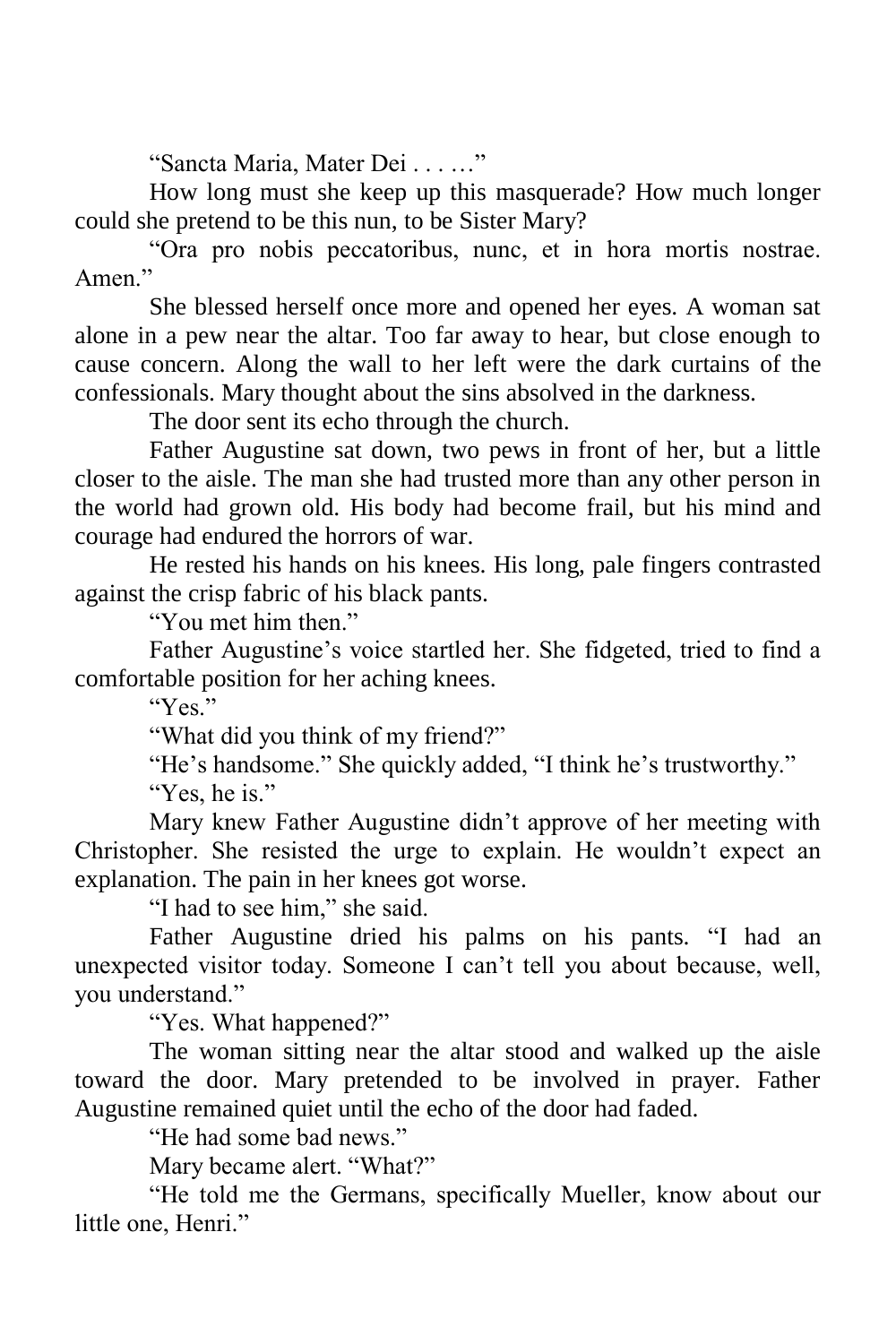"What do they know? Mueller won't come here, will he?"

"He never has before, but I don't know. This is different." Father Augustine folded his hands and rested them in his lap.

Mary waited. The church's faint echo continued.

"With the invasion and his orders to leave," Father Augustine said, "I don't know what Mueller will do. I don't know if he'll come here or not. I hope not."

"Does he know about the other children?"

"I don't know. I pray for the twins. I pray for Joseph."

"Yes, I know, Father."

Closing her eyes and tightening her hands together, she whispered a quick prayer. She fought the constricting knot in her stomach, found her strength and controlled her shame. She knew she had to be Sister Mary until Henri and the others were safe. She opened her eyes.

"There's no reason for him to come here," she said, more to convince herself than Father Augustine. "We've been very careful. There would be no reason for him to put it together that these kids are the kids he's trying to find." She closed her eyes again. A vision of the confessionals made her open them. "I'll leave tomorrow with the children as planned. They will appear to be just another set of orphans. More victims of this war."

"Good." Father Augustine rubbed his brow with the back of his left hand, a gesture she knew too well. His voice lacked conviction. "But I'm not sure our ruse will work forever. I hope the Germans leave before you do. That way you don't have to confront them."

"Yes, and I hope Christopher meets me at Jean-Claire's."

The pain in Mary's knees had become excruciating.

"I have not heard your confession," Father Augustine said.

"No. Before I leave." Mary didn't argue; she knew he'd insist. "Where are the children?"

"In the rectory." Father Augustine's mood had turned cheerful with the mention of the children. "They're tired, but they've been asking for you. They'll be so happy to see you."

Mary closed her eyes. "I'll meet you there, then." She heard him pull himself to his feet and walk away. She made the sign of the cross.

"Pater Noster, qui es in caelis . . . …"

Chris watched her disappear into the church. He thought about the insanity of their meeting. Nothing had happened that couldn't have been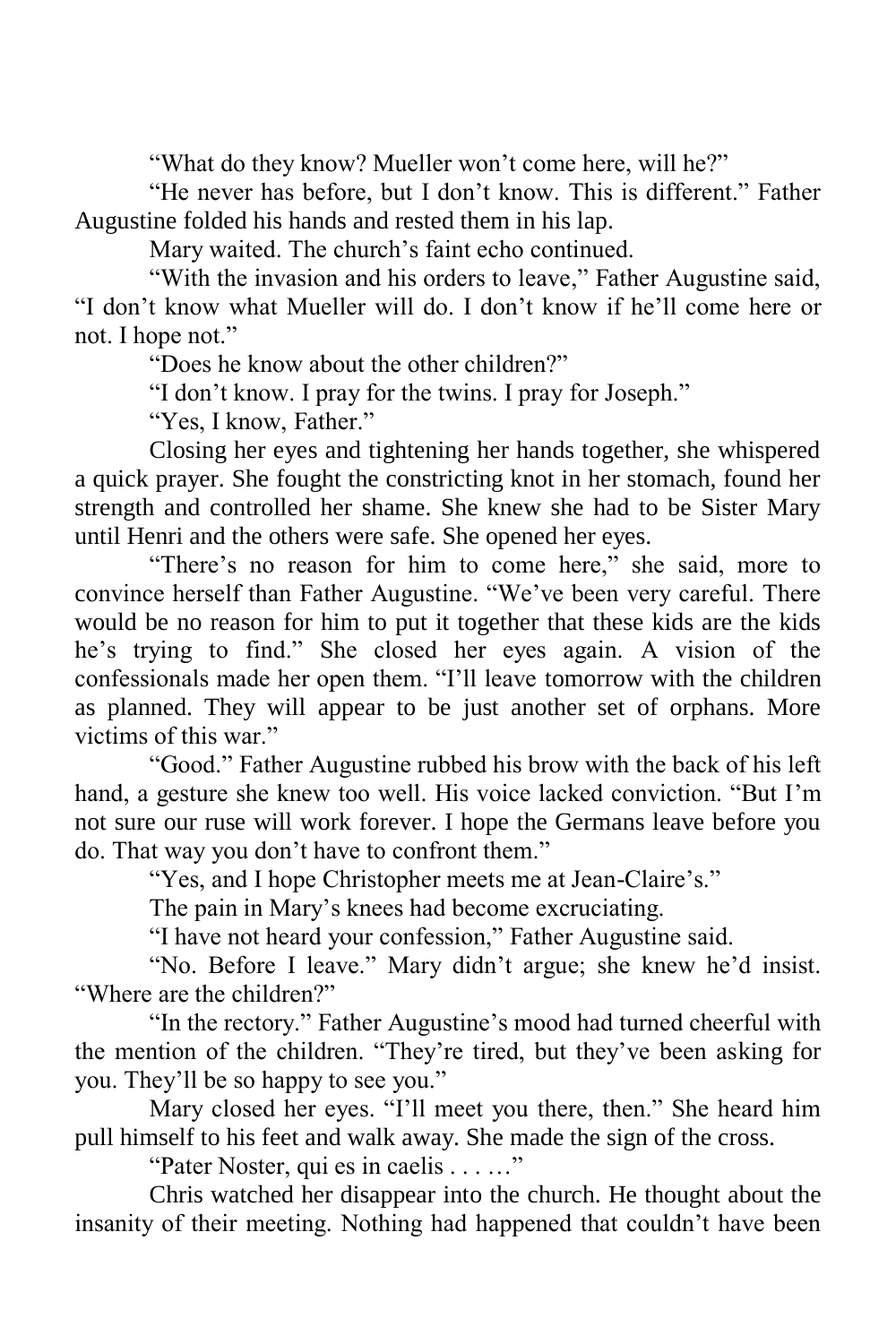done through a coded message, a transmission of unintelligible words that he could've deciphered without taking this risk. Unless, of course, she wanted to meet him, or had to meet him, face-to-face. But why?

When he thought he had waited long enough, he walked back into the light of day and away from the disgusting smell in the alley. The bitter taste that stench had caused in back of his mouth disappeared. The sun warmed his face. Pigeons cooed and fluttered into flight all around him and although the fresh air smelled sweet, he found his thoughts possessed by this nun he had not noticed until that day.

The paleness of her complexion made him think she probably didn't leave the comfort of the cloister very often. It felt wrong she would've been asked to do such a dangerous task. Yet she mentioned a mission. Could she be part of a mission? If so, what could possibly be so important?

Deep in thought, at times perplexed, he spent most of the afternoon walking through the French village where he had lived since the beginning of the war. Shadows had covered the streets by the time he got home to the small cabaret owned by his very dear friend, Amélie. A crowd had formed in the street. A German truck had been parked near the building's entrance.

"Pardon, what's going on?" he asked.

The woman next to him held a tense hand over her mouth. "Amélie," she said, her French soft with tears, "they say she is a spy."

"Mueller," Chris said under his breath like he had muttered an obscenity. He watched Colonel Mueller and two of his thugs drag Amélie into the street. Her tangled hair fell across her face and into her deep blue eyes. She lifted her defiant chin as she studied the crowd and the faces of those who stood with nothing to say and without the power to help.

"Who owns the radio?" Mueller spoke with a rough slur, so very different from the soft tones of the soldiers back in the café. His thin, muscular body threw an elongated shadow into the crowd. A layer of sweat covered his handsome, clean-shaven face.

Chris knew Colonel Mueller well. He had spent the past four years gaining this man's confidence. He had fed him information just true enough to make him believe it and just false enough to produce bad decisions at the highest level of German command. Chris never mentioned how he got the information and Mueller never asked.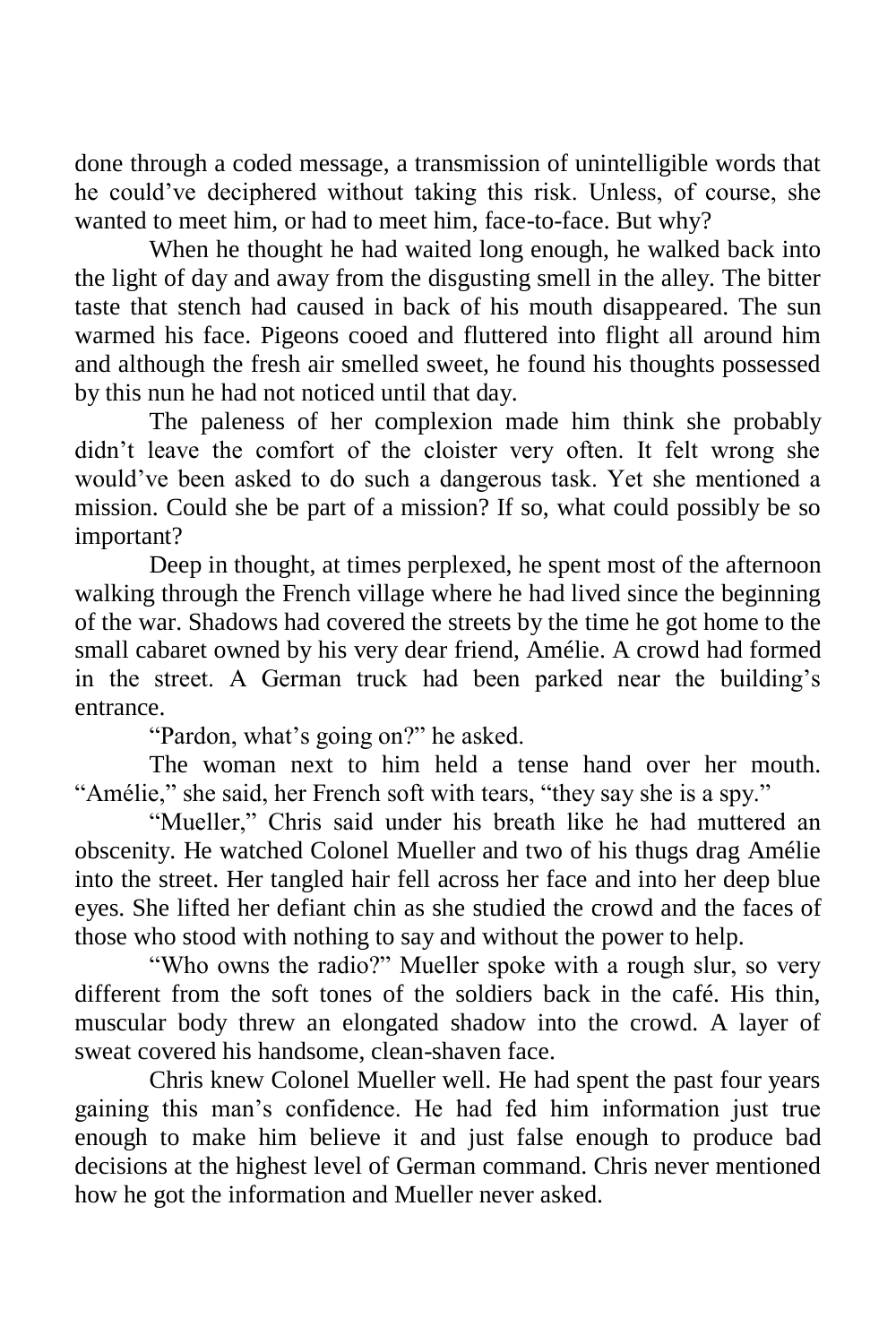Most of the time Chris received information from operatives who came to the cabaret. They'd play a tedious and dangerous game of verbal codes and gestures. He rarely used the radio and he never discussed it with anyone. Mueller always acted pleased to get the information and thankful for the special favors and rewards it brought from the German High Command. Chris had never imagined Amélie would ever take responsibility for any of it. He should have thrown the radio out a long time ago.

Chris was about to step forward, but he felt a soft hand on his shoulder. He turned, for just a moment, and saw a man with a slight quiver in his full red lips. The man shook his head briefly, silently. Chris knew to stand back.

"Who owns this radio?" Colonel Mueller repeated.

The afternoon had started to fade. Only a sliver of the sun's rays hit the tops of the buildings. The air felt cold, foreshadowing something dreadful, deadly. Chris couldn't just watch Amélie die. He needed to take action.

Mueller had always said he owed Chris a favor. Chris knew the risk, but he had no alternative. Now was the time to ask. Chris stepped forward and pointed a finger at the colonel.

"Amélie, give this man what he wants." His finger still pointed at Mueller, but he looked at her.

"I'm sorry," she said in French, "but I can't. I don't know anything."

"Landric, how do you think this is going to end?" Chris used his best German. "Do you really think you will gain anything by torturing this woman?"

Mueller took a step toward him, "Ah, my friend, do you really think you're going to save anybody today?" He took the gun from his holster and held his finger on the trigger, the barrel aimed into the sky.

"Do you really think you're going to win the war today?" Chris's sudden outburst caused a quick murmur through the crowd.

Women turned their backs to the action. They held onto the arms of their men standing next to them. The men looked at Chris with unspoken pity. They patted their women's hands and gently shook their heads. Chris wanted to reach out to them, but he couldn't tell if they feared for his life or their own. They stood in their ragged, dirty clothes and accepted what they had lived with for much too long.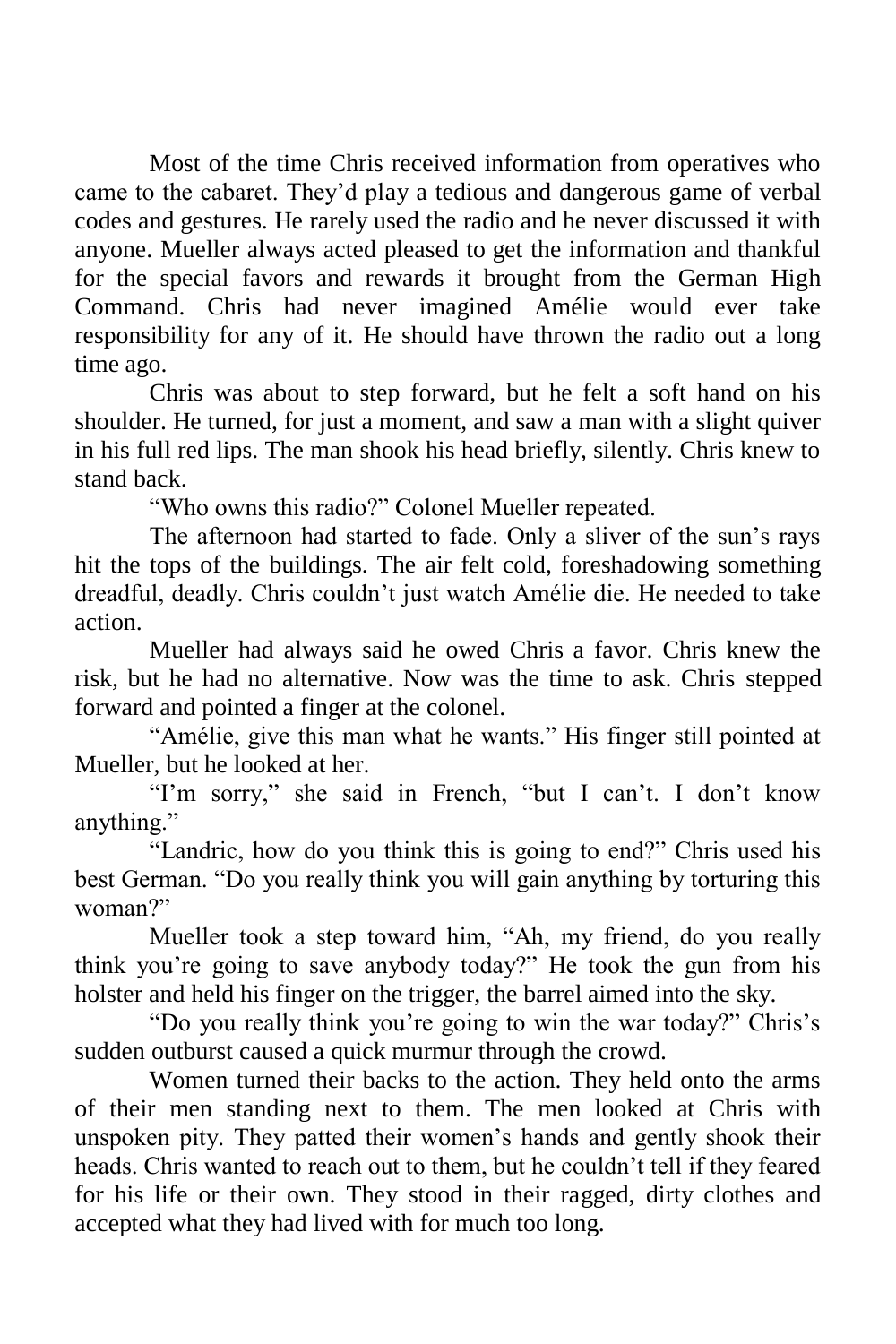"You are an idealist," Mueller shrugged his shoulders. "You still think human life has value." He pointed at faces in the crowd. "What you fail to understand is that it has value only as long as it serves the Reich." Mueller looked at Amélie. Her torn, red cotton dress fluttered in the cold summer breeze. He turned his head back toward Chris. "You've served me well these past few years."

"Then return the favor." Chris lowered his voice. "I'm not as idealistic as you might think, but I do know a bad idea when I see it."

Colonel Mueller leveled the gun at Chris's face. His uniform had been torn open; the jacket blew back exposing his strong chest and abdomen. "Do you see anyone suffering in this town? That place you like to go to for wine has never experienced an empty wine cellar under German occupation. You've been able to play your piano in this cabaret without anyone stopping you. Now you stand there and tell me I'm guilty of a bad idea?"

"Landric, I'm sorry. I wanted to . . . …"

"You wanted to what?"

Mueller turned and aimed the gun at Amélie's head.

"Chris," Amélie said, her French trembling. "I know you are a good man."

"Landric! She's not important."

Mueller lowered his weapon. He didn't look at Chris when he spoke. "Yes, she is. Someone has been sending information to the enemy. They know too much. I received orders to find the culprit and to bring swift and immediate justice." Mueller looked at Chris. "Who else could it be? You, perhaps? I don't think so. Like I said, you've served me well."

Chris took a step in Amélie's direction. He raised his hands. Tears formed in his eyes. "Amélie, I'm sorry, please forgive me. I never meant to hurt you."

Mueller turned the gun back toward Chris. "You? I thought you were just some deserter, playing a piano at some forgotten dump." Mueller held the gun with both hands, aimed directly at Chris's head. "But then again . . . …"

He turned back toward Amélie, took a wide stance and aimed. The gun went off, the gunshot echoed down the corridor of the street. Amélie fell backward, her dress rising up across her knees. She lay dead; her eyes open in astonishment.